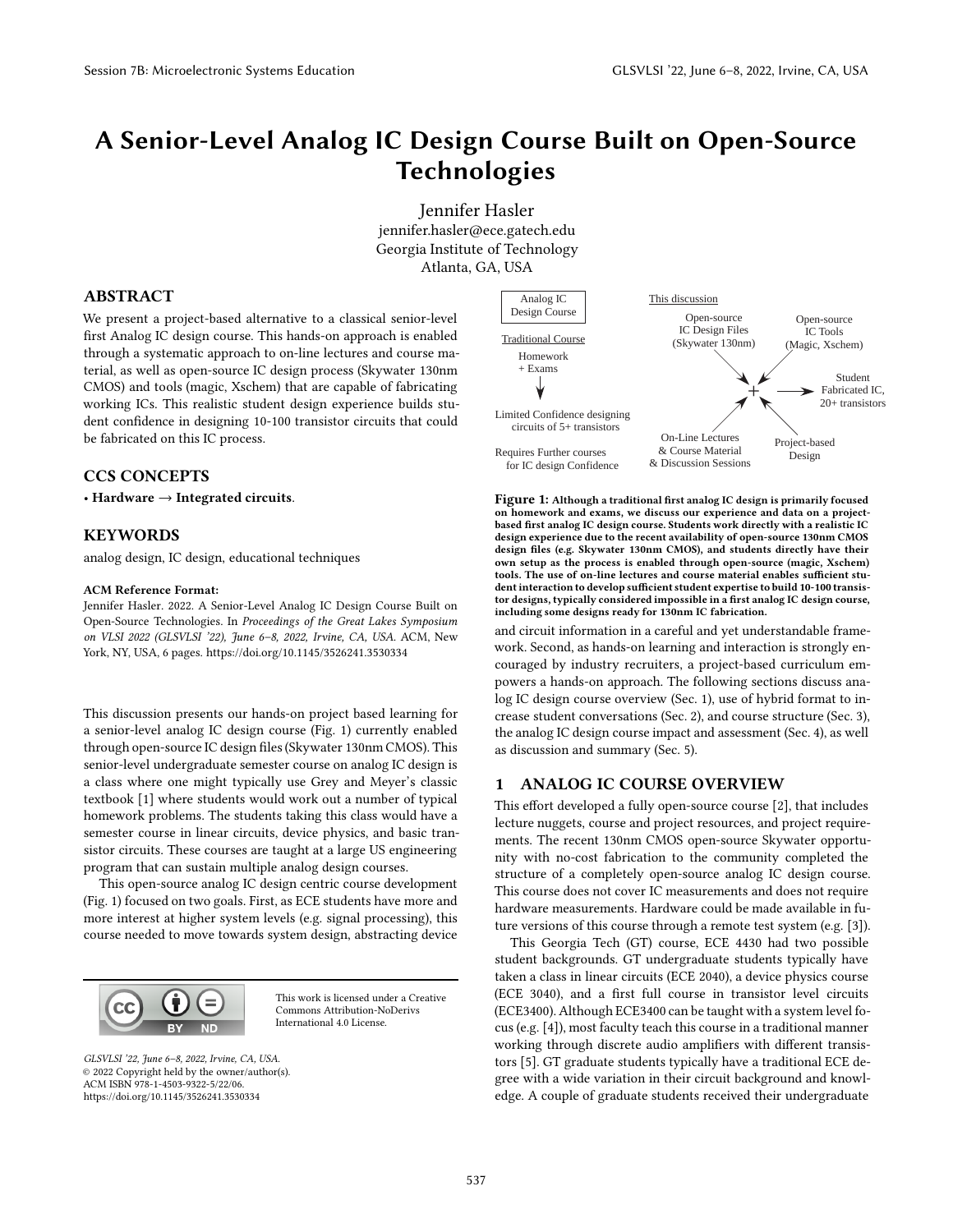ECE degree from GT in both courses. This course development builds upon previous undergraduate (e.g. [4]) and graduate (e.g. [6]) course development efforts, efforts that, in turn, come through a Caltech tradition of hands-on and project-cenric teaching around analog and digital circuit design (e.g. CNS 181, 182, 184).

The course deployment and development occurred over multiple course offerings of ECE 4430 (Fig. 2). The first semester (Semester 1, Fall 2017) was an early deployment for a project based first analog IC design course utilizing Cadence design tools that would also be used for digital VLSI design courses. Semester 1 used a generic 130nm design process that would not exactly relate to fabrication that could be used through the Cadence tools.

The second semester (Semester 2, Fall 2021) was the first fully developed course curriculum using open-source design tools and technology items due to the availability of the 130nm open-source Skywater IC fabrication. Semester 2 occurred during the COVID-19 pandemic with the multiple associated issues for students and faculty (Fig. 2). The availability of Skywater's open-source 130nm CMOS process [7], where the design files were sufficient for fabricatable IC design avoided students signing NDA agreements, and the required information was available for the students. Because the 130nm IC process is valid for fabrication, the students learned using a real IC technology that enables having cells developed in the class projects to be included on upcoming Skywater 130nm CMOS run. We are incorporating Semester 2 designs into an IC to be submitted on an upcoming 130nm CMOS run.

The open-source 130nm tool set (Semester 2) was encapsulated into a single, openly available Ubuntu 20.04 VM [8]. The toolset includes magic, Xschem, ngspice, and resulting technology files for the Skywater 130nm CMOS process. A single framework enables straight-forward instruction for students using these tools, including either loading VirtualBox to operate the VM on any machine, as well as having instructions for student to build their own setup if they prefer. Encapsulating open-source tools in one VM reduces the stress of utilizing open-source tools.

From our perspective, the student effort for using the opensource tools is significantly less than using the Cadence tools, and lets students operate everything on their own machines, unless they had used the tools in a previous digital VLSI course. Most students quickly were able to utilize magic's toolflow, and even those students with previous Cadence experience preferred magic layout by the middle of the semester. Class sessions naturally integrated layout into discussions. On the otherhand, given the student culture of learning Cadence tools at our institution (students are expected to just learn it on their own), student questions and interactions about the open-source tools was higher. Students tended to have a deeper knowledge of layout and resulting circuit design by having the open-source tools available.

## **2 HYBRID FORMAT TO ENABLE GREATER STUDENT CONVERSATIONS**

The course structure utilized an inverted classroom approach to increase student interactions and conversations. The motivation for this approach comes from the positive impact of faculty-led recitations (e.g. MIT) on student learning. We aim for meaningful in-person interaction by optimizing the classroom experience



**Figure 2: Comparison of the two semester implementations for this course at Georgia Tech(GT), illustrating the different factors in each step of the development, as well as factors for comparison between the courses (ECE 4430). Semester 1 was offered Fall 2017, and semester 2 was offered Fall 2021. The author taught both this class both semesters (single section).**

through small on-line lectures (Lecture Nuggets) and flexible discussion & problem-solving sessions during normal classroom time. Course materials were all on-line [9], and possible textbooks were considered reference material.

**Lecture Nuggets:** The traditional straight-forward hour long lecture often compresses to two to four 5-10 minute lecture nuggets (Fig. 3), a concept related to short lectures advocated elsewhere (Small lectures [10]). The length was chosen as the average length of a Youtube video where someone is speaking is 8 minutes, so the videos attempt to match an average attention span. Lecture nuggets are roughly the content of a single dense slide, although some videos use different styles, including animation. A short lecture often uses a pointer to highlight important points on a single one slide. All lecture nuggets are openly available on Youtube [9], being consistent with the open-source course development. Opensource lectures builds an ecosystem that not only enable students at the local university, but rather has a global reach, typical of the MIT opencourseware project. These lecture nuggets are interchangeable between multiple classes. Students that are missing a particular prerequisite concept or wish to catch up on background material can watch a lecture nugget from an earlier class. A lecture nugget on MOSFET transistor physics could be used in a device class, a first transistor circuits course, as well as this analog IC design course. Several lecture nuggets, some not used for this ECE 4430 course, were directly used for other teaching directions, including the virtual 2021 version of the Telluride Neuromorphic Workshop, and we expect they will be useful for the hybrid 2022 Workshop. Roughly 25% of the lecture nuggets were available for Semester 1, and nearly a full set ( $\approx 85\%$ ) of lecture nuggets were used for Semester 2; every semester generates additional resources.

**Interactive Class Sessions**: The lecture nuggets, viewed by the start of class, enables interactive faculty–class sessions instead of faculty covering general topics that rarely have any class interaction. These class sessions were all in-person, faculty-led interactive class sessions. Some nuggets were developed as the starting class conversation topics, and recorded after the discussions to be available for those who could not make the session while still being useful for future courses. Having started these approaches before the Covid-19 pandemic, these techniques proved invaluable during the pandemic, enabling hybrid approaches that facilitated meaningful in-person interaction craved by students. During the semester, more than half of the students were routinely participating in the conversations. By using these techniques for classes (including this one) during the Covid-19 pandemic, students consistently showed up for the sessions, even as students generally were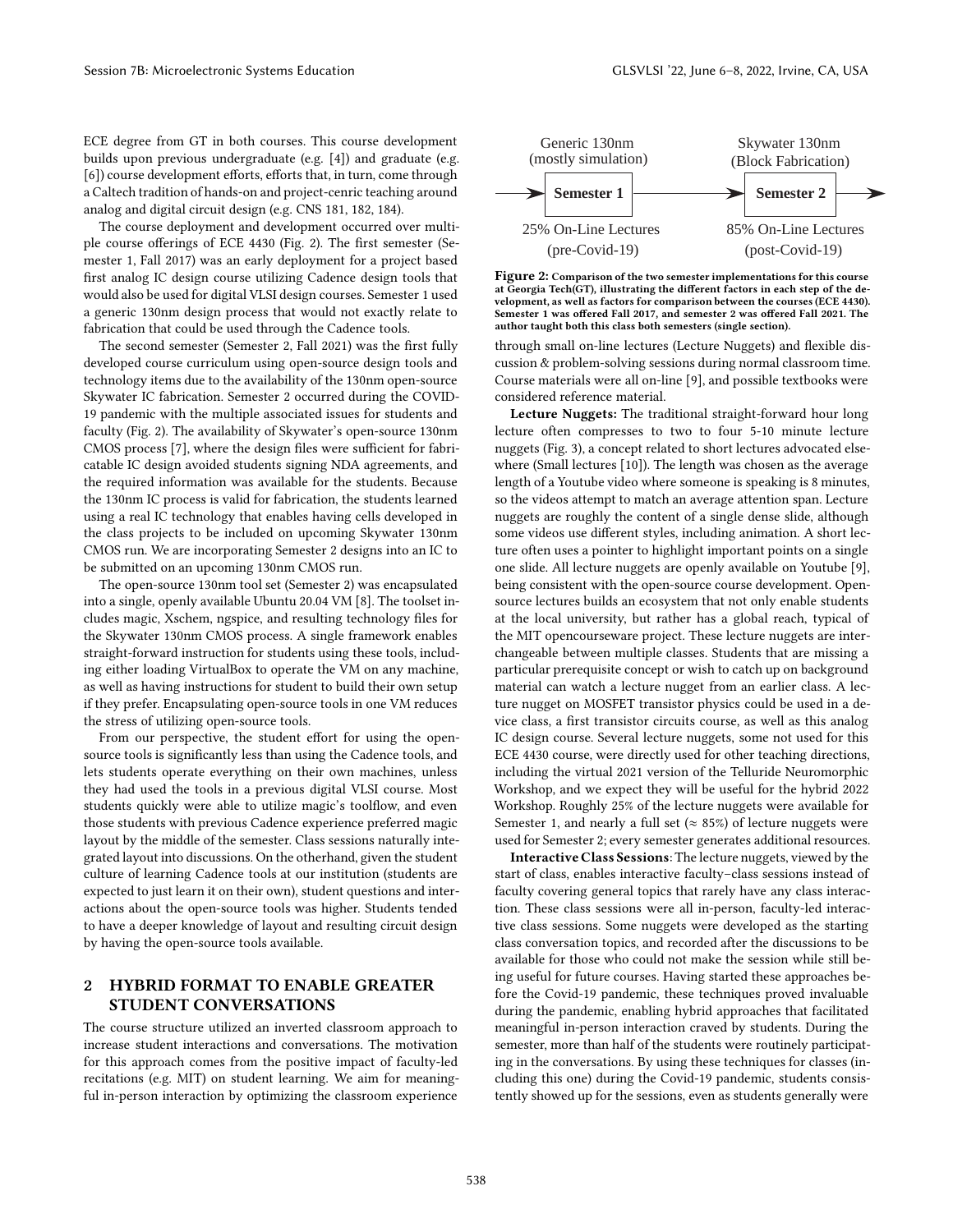

**Figure 3: Video lecture nugget watching schedule for the first two projects (Semester 2, Fall 2021). (a) Project 1: Lecture watching for the first five lecture days. The last day is a review session. (b) Project 2: Lecture watching for the first seven lecture days. The last day is a review session.**

weakly attending other in-person learning opportunities throughout the semester. Most students had watched the prescribed videos before the class discussion session, as qualitatively seen by the high amount of student discussions during the class sessions; there was no need for in-class quizes to motivate the students to watch the videos. The class did not use any incentives for watching these videos (e.g. daily quizes), as students realized not preparing for one class often put them significantly behind others in the class after just one lecture. The conversations built a strong community between all of the students in the class, far beyond a typical class at this institution. Developing on-line resources can be utilized in many future semesters in multiple courses to provide additional time for discussions, reviews, and synthesis with students.

**Use of a few Virtual Sessions**: A few sessions (five, semester 2) were chosen intentionally as virtual sessions primarily as spaces to discuss design tools. In these cases, the professor can demonstrate particular features of design tools, as well as have other students show their screen when they attempt to use the design tools during the discussion. One must be careful to carefully plan out the interactive dynamics for a virtual session to get all students to participate, as our experience shows that students can be more passive in these sessions.

## **3 ANALOG IC COURSE STRUCTURE**

This Analog IC Course was structured around four core projects (Similar topics for Semester 1 and Semester 2):

Project 1: MOSFET device modeling & SPICE & layout Project 2: MOSFET Transistor Circuits Project 3: Dynamics, Stability, references Project 4: Analog System Design

The course had no final exam, and finished during the last week of normal classes, two weeks before the official end of the semester. The projects were accomplished primarily in teams of two students. The graphical map of the lecture nuggets shows the flow of the topics taught in a particular project (Fig. 3).

The first project focuses on MOSFET device modeling as that provides the basis for all projects. This project involves using measured data from the 130nm IC process, regressing the data, and making their own spice model from the data. For Semester 1, we used a set of 130nm CMOS transistor data that we measured, while not correlating the IC process. For Semester 2, we used a set of openly available, on-line provided transistor measurements for the Skywater 130nm process; in future semesters, we will make available and use our own IC measurements from Skywater 130nm devices. The student developed spice model is used throughout the semester with some later additions (capacitance models). This project involves layout and schematic of a couple of nFET and pFET transistors, extraction, LVS (Layout vs. Schematic), and simulation of these transistors. The students start the remaining projects with knowledge of the IC design tools. This course focuses on only MOSFET devices to enable some system design at the end of the semester, and these are the devices easily available in the 130nm CMOS process.

The second project focuses on basic MOSFET transistor circuits. This project includes single-transistor amplifiers using ideal and transistor current sources (Common-Source, Common-Drain, and two Common-Gate configurations), differential transistor pairs, and Transconductance Amplifiers (TA). The students perform layout and post-layout simulation. For Semester 2, the vertical pitch of these cells and other core cells built in the projects was fixed to 6.5*µ*m, with fixed power-supply (0V and 1.8V) supply lines in fixed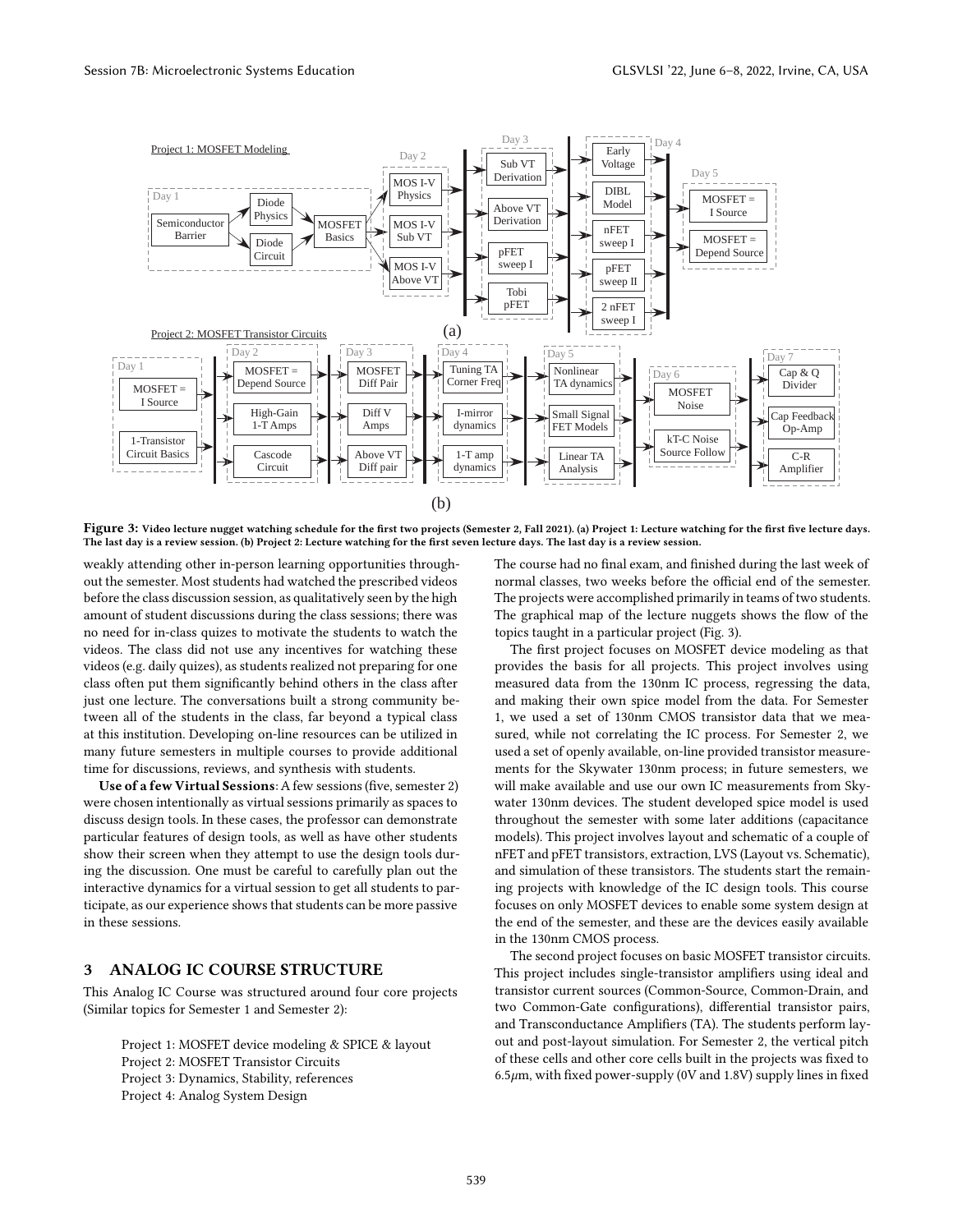

**Figure 4: Analog IC cell design framework. (a) All cell layout for the course were to correspond to a single pitch (6.5***µ***m) with a particular cell design, and the students are required to minimize the cell width. A number of cells for the class (e.g. a bootstrap current source) were available and expected to be used by the class. (b) An example circuit used for the second project that would be designed in this standard framework. All parameters are optimized given this** constraint. The bias current voltage ( $V<sub>\tau</sub>$ ) and nFET and pFET cascode voltages  $(V_{cn}$  and  $V_{cp}$ , respectively) are generated from the bootstrap current source.

positions at the boundary of the cell (Fig. 4). These circuit modules, effectively analog standard cell blocks, are potentially shared blocks for the class; with the development of analog standard cell libraries [11] and open-source 130nm libraries [12], the students can utilize some of these blocks in future projects. This course would not be the first time the students would have seen transistor-based circuits (ECE 3400), although it would be the first time students consider the analog aspects of IC design. This project begins the discussion about noise (e.g. [13]), and it is used in simulation and design. The second project includes the first design project of a single output pole (output capacitor) TA (similar approach as in [14]) for a given set of specifications that are assigned specifically to each group (Fig. 4). A complete design are the first cells that could be submitted for fabrication as part of a test chip.

The third project focuses on the linear dynamics, particularly stability, for analog IC circuit designs. One project requirement focuses on designing a 4-5 transistor, two-pole transimpedance amplfier topology (from [15]). Another project requirement would include designing another high-gain amplifier (folded-cascode topology), or designing a comparator. The specifications varied for each



**Figure 5: Floating-Gate (FG) enable programmability for, and modularity in, analog circuit and system design. A FG Circuit is primarily a pFET transistor with multiple capacitors to the floating node, where the Basic Layout shows a pFET transistor, The FG transistor Simulation Model uses a HUGE resistor to set the programmed FG voltage through SPICE DC analysis, enabling correct measurements for other simulation modes (e.g. transient, sinusoidal). For 1pF capacitor, a large resistor of**  $10^24$  **Ohms results in**  $\approx 300 \mu$ **V drop over 10 years for a 1V programmed voltage range.**

of the project teams. A two-stage op-amp is shown as one example of an analog design with significant design requirements for stability; no specific project question focuses on a two-stage op-amp design as it is not the ideal choice for typical IC design.

Continuing on the analog standard-cell theme, this unit introduced analog programmability using Floating-Gate (FG) circuits that can be built in the 130nm CMOS process (Fig. 5). FG simulation and basic layout techniques enable using programmability to directly address parameter variation in analog circuits and how to minimize the resulting temperature variation, particularly as threshold voltage mismatch is the biggest constraint in analog design. FG design becomes one motivation for discussing capacitors in a planar (e.g. 130nm Skywater) CMOS process, as well as a motivation for discussing and addressing threshold voltage offsets. Future classes should benefit from experimentally measured 130nm FG standard cells (in pitch) that can be directly used in the student designs, as well as the wider infrastructure integrating these cells into their design.

The fourth project focuses on classical analog system design components [16]. Each team focuses on one significant component design (e.g. medium speed ADC, Voltage DAC) or a low-frequency front-end sensing system. Semester 1 had teams developing parts of low-frequency (kHz) sensor chains that would interface to other team's designs. Semester 2 had teams design pipelined algorithmic ADCs, voltage and current DACs, as well as a neural amplifier sensing chain including a ramp ADC. Roughly 70% of the groups completed their full design to the target specifications, and the other groups had a significant number ( $\approx$  70%) of the subsystems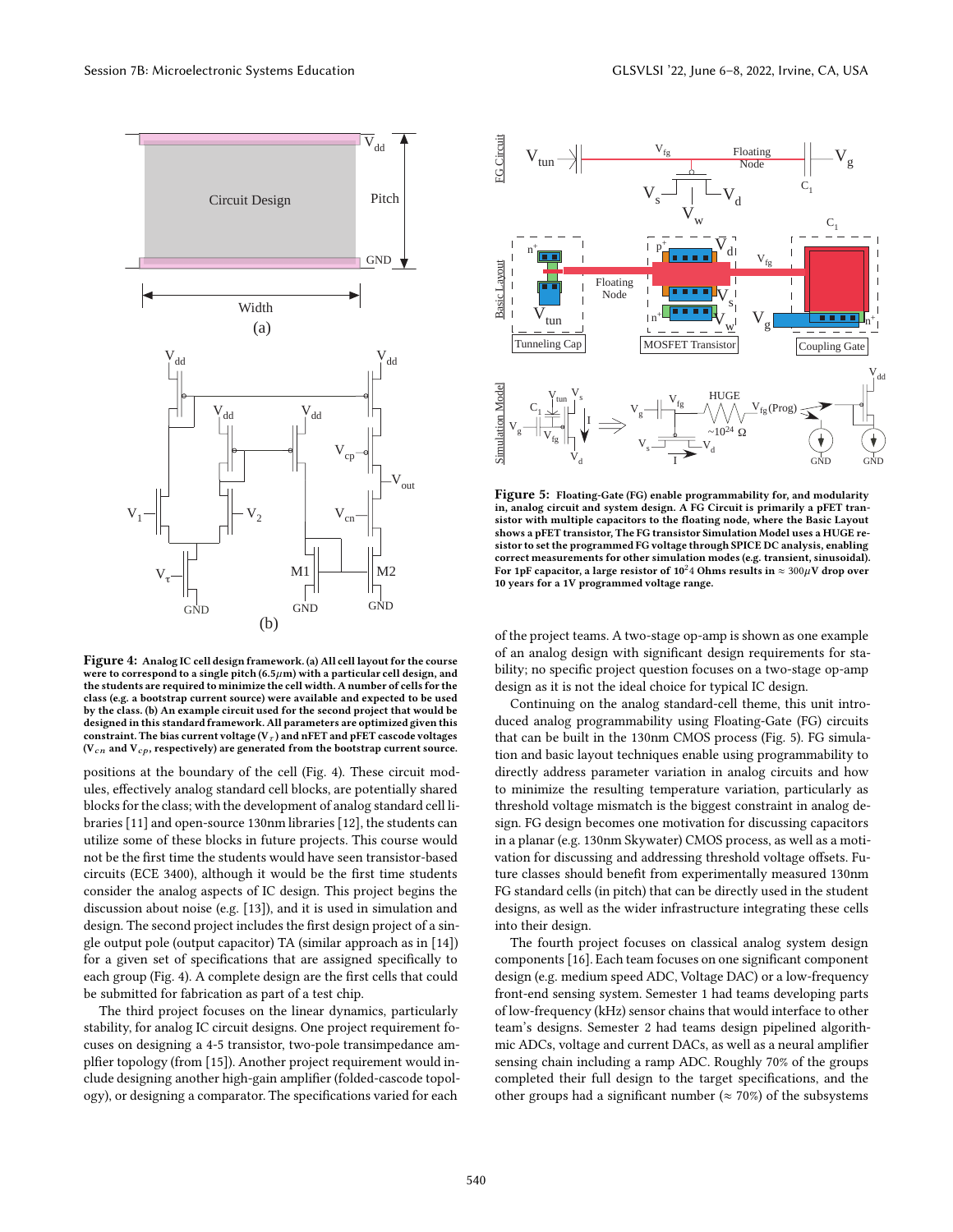| Ouestion                                                                                 | Semester 1 | Semester 2 |
|------------------------------------------------------------------------------------------|------------|------------|
| My MOSFET transistor knowledge significantly increased this semester                     | 1.8        | 1.71       |
| My fundamental transistor circuit knowledge significantly increased this semester        | 2.07       | 1.24       |
| My system analog circuit knowledge significantly increased this semester                 | 2          | 1.5        |
| I am comfortable designing circuits with two (or 1-2 more) transistors                   | 2.4        | 2.24       |
| I am comfortable designing circuits with five (or 1-3 more) transistors                  | 2          | 1.71       |
| I am comfortable designing circuits with ten (or 1-5 more) transistors                   | 1.8        |            |
| I am comfortable designing circuits with twenty (or 1-10 more) transistors               | 1.4        | 0.4        |
| I have increased my circuit design ability this semester                                 | 1.8        | 2          |
| Experimental measurements are important for learning circuit design                      | 2.2        | 2.35       |
| My knowledge of circuit tools/simulation has increased this semester                     | 2.27       | 2.29       |
| Simulation techniques are a helpful tool, but not sufficient for learning circuit design | 0.2        | 1.35       |
| Useful circuit abstraction is essential for building system circuits                     | 1.67       | 1.82       |
| How likely would you take another circuit course if you had the opportunity              | 2.13       | 1.71       |

**Figure 6: Some of the student survey statements and the respective average agreement response value above the neutral (0) level. The survey used 7 point Likert scale (-3 to 3) to see agreement with the statement (strongly agree (3), agree (2), somewhat agree (1), neutral (0), somewhat disagree (-1), disagree (-2), strongly disagree (-3)). Semester 1 and 2 has responses from the entire class (16 and 17, respectively).**

designed for target specifications. These projects change each semester teaching this course, effectively expanding the full analog std. cell library. Semester 2 formally defined and used standard cell concepts, as well as enabling reuse of cells between groups for this project. Future semesters will build on these opportunities.

## **4 ANALOG IC DESIGN COURSE IMPACT AND ASSESSMENT**

Part of the implementation of this course attempts to measure how the goals of the class have been reached. The achievement of most groups in this class to successfully design a system-level analog block in their first analog IC course shows significant comfort designing circuits with many transistors. In reviewing (and in some cases improving) the analog IC designs for fabrication, more than half of the students have system designs that are 80-90% ready for IC fabrication and should be near expected IC parameters. Many students mentioned they were enthusiastic about this course as it is the one analog circuit course at this institution that teaches IC transistor design and layout, and they were enthusiastic to learn these skills. From multiple discussions, the students felt confident they learned these design skills in this course. Multiple students taking this design course followed on with another senior-level or graduate-level circuits course in the following semester.

A second measure is through student surveys (Fig. 6) given at the during the last week of class before the fourth projects were due. The surveys were given with the faculty member out of the room with a nearly full class, and there was no identifying information of any individual, including any handwritten comments typed up so no information could be identified to a particular student. Comparisons with classically taught sessions (e.g. Homework, 3 exams, and a final) require these surveys to be taken in a similar manner by other professors teaching this class or similar type classes, and as of this stage, this author has not had this opportunity.

The results from two classes showed the students gained confidence in their overall design with transistor circuits (Fig. 6), with

some average confidence for 10-20 transistor circuits. The expectation (although not able to be measured) for classically taught sessions is expected to be at far lower confidence levels,. In previous semesters when this class was taught by this author following a traditional homework and periodic exams, most students struggled having confidence building circuits of 5 transistors or more, as compared to significant confidence in Semester 1 and Semester 2 in designing circuits of 10 transistors or more. Unfortunately, the survey questions were not given to these students, as their struggle inspired making these specific questions used for these courses.

The scores do show a general decrease between Semester 1 and Semester 2. Semester 2 occurred after the Covid-19 lockdowns with the associated student stresses. The use of on-line lectures for discussion sections after the lockdowns had a similar impact to the pre-covid course. The score difference was likely affected between using an established CAD tool flow (Semester 1) and the first time using an open-source tool flow (Semester 2). The Cadence tool set is established, sometimes used by students in previous courses, with a large number of on-line resources. Further, the student culture simply accepts they must learn these tools and they expect no faculty assistance with learning these tools, leading to an acceptance of whatever issues are their issues. Introducing a different tool, even an open-source and free tools (e.g. Magic), is expected to have some issues in the first introduction and puts more responsibility on the professor. The students in Semester 2 stated more often about wanting additional documentation for the tools. The students were given options for their simulation tools due to the issues in the on-line tools; in future semesters, a single option would seem to improve the student's perception. Even though Semester 2 had all of the tools encapsulated in a single Ubuntu 20.04 Virtual Machine (VM), there was a higher initial stress adapting to an easier tool flow. Now that the VM is established and openly available, others outside of GT are using the VM. The students did state later that they appreciated this virtual machine, as well as students who knew both Cadence and Magic stated after the end of the semester that they preferred Magic for layout. Generally, the IC designs